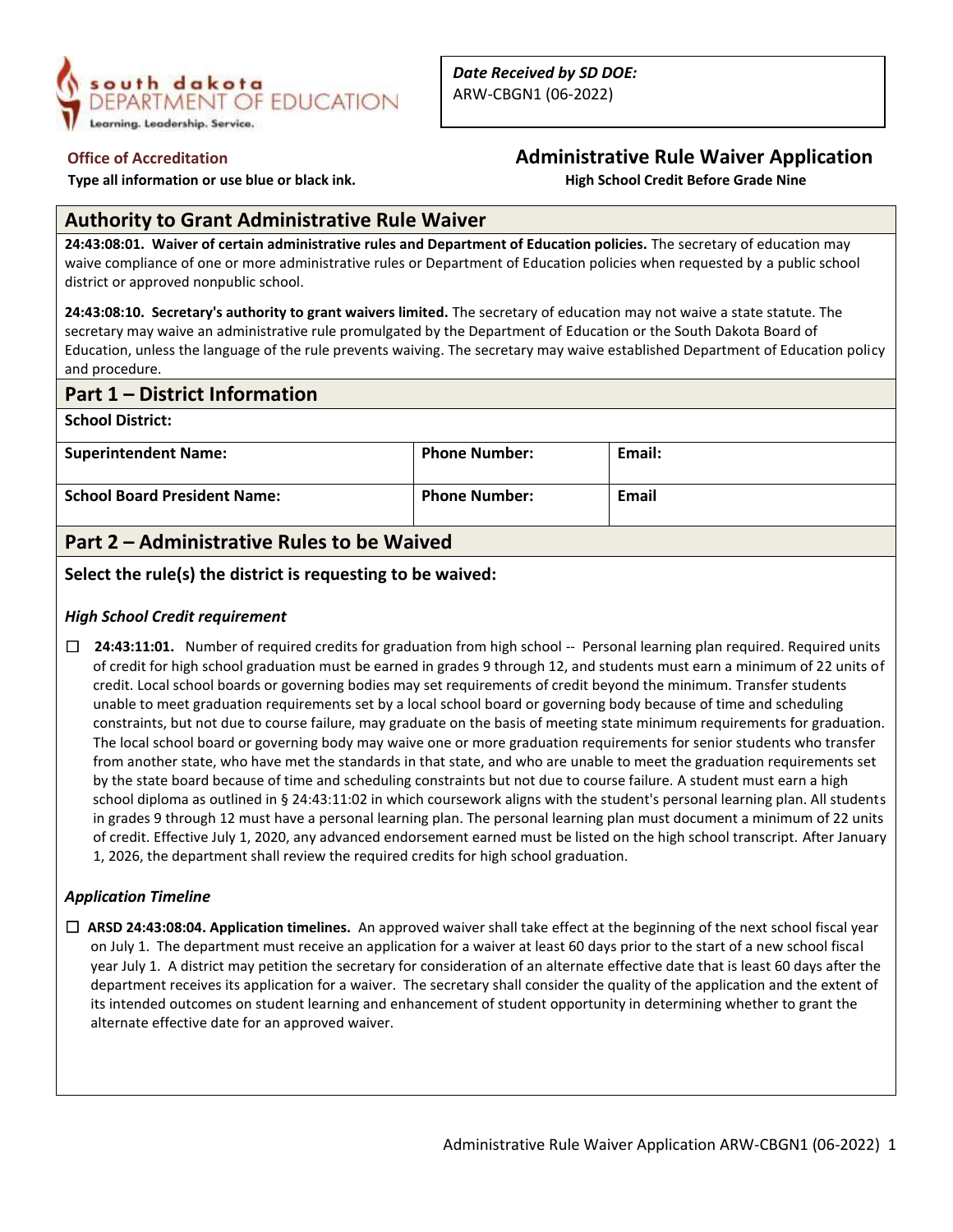| Part 3 – Verification of Administrative Rule Waiver Intent |  |
|------------------------------------------------------------|--|
|------------------------------------------------------------|--|

**(a) List the school(s) where the waiver will be utilized:**

**(b) List the High School Course(s) and the course codes for which exemption is being proposed (the courses and codes for which you wish the students to receive credit):**

**Common Course Codes may be found at: https://doe.sd.gov/contentstandards/commoncourse.aspx**

## **(c) Provide a description about the reason for requesting the waiver:**

\* Explain the reasons the district is requesting a waiver from administrative rule. The district must explain why the plans outlined in this application will better meet local learning goals, enhance educational opportunities, promote equity or increase accountability.

**(d) Faculty teaching waivered courses in any content area must be South Dakota certified to teach not only the content area waivered at the high school level, but also the grade level at which they are offering instruction.**

• List teacher(s) providing instruction for each course included on application.

**If at any time during the timeframe this waiver is valid a teacher listed here is no longer the teacher of record, the district must notify the Department of Education with the name of the newly assigned educator.**

#### **Adding Waived Course Credits to High School Transcripts:**

If the department has approved a waiver that allows a school district to teach a high school-level course to students below grade nine, credit for the course shall appear on each student's high school transcript with the unit of credit and a letter grade upon meeting the criteria for passage applied to the high school level. The unit of credit must be included in the credits required for high school graduation and the letter grade must be calculated in the high school cumulative grade point average. (ARSD 24:43:08:12)

# **PART 4 - EVALUATION**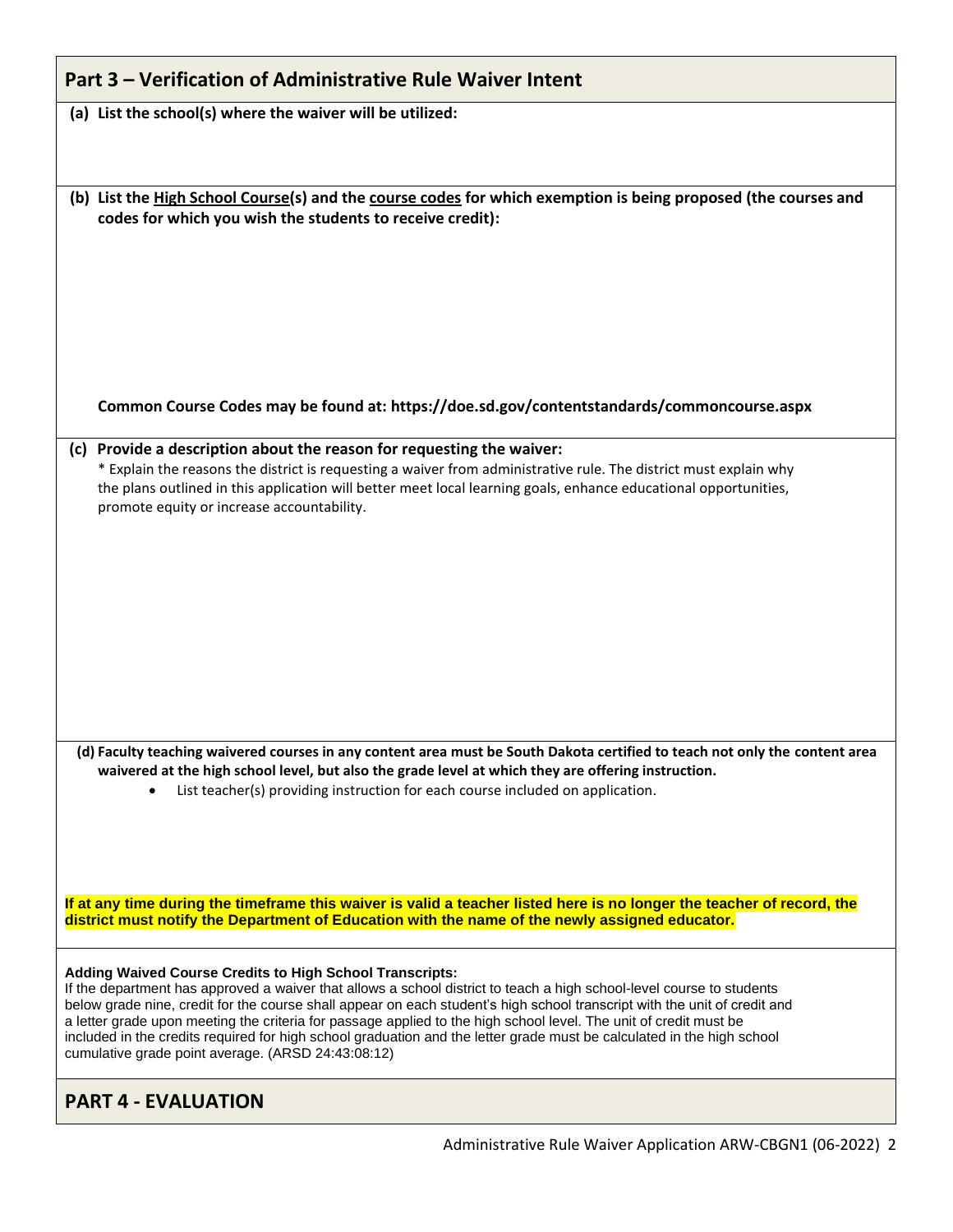**Provide a detailed description of the plan for evaluating the effectiveness of the waiver in achieving the outcomes specified in the application and contributing to the school's continual improvement:**

**A school district or nonpublic school or program that has been granted a waiver shall implement its plan for evaluation of the waiver as required by ARSD 24:43:08:03. A public school district that has been granted a waiver shall include a report of the waiver evaluation in its annual review of its approved five-year district improvement plan as required by ARSD 24:43:02:01 (ARSD 24:43:08:08)**

**The South Dakota DOE Division of Accreditation will verify that the school improvement plan includes a component for evaluating the intent of all ARSD waivers held by the school/school district.**

## **Part 5 – Length of Waiver**

Intended Date for Waiver Implementation: (This date is always July 1 for fall implementation unless the district requests and explains the reasons for an alternate date.)

Proposed Years of Waiver: (Maximum of 5 school terms, which begin July 1 of each year.)

**If this is a renewal of a current waiver about to expire, an End of Waiver Term Report is required: Submit this report with the application to renew.**

## **Part 6 – Approval by Local School Board**

| Date(s) Presented to School Board <i>(attach board minutes)</i> : | Date Approved by School Board:              |
|-------------------------------------------------------------------|---------------------------------------------|
|                                                                   |                                             |
| <b>Signature of Superintendent/CEO:</b>                           | <b>Signature of School Board President:</b> |
|                                                                   |                                             |
|                                                                   |                                             |
| Date of Signature:                                                | Date of Signature:                          |
|                                                                   |                                             |